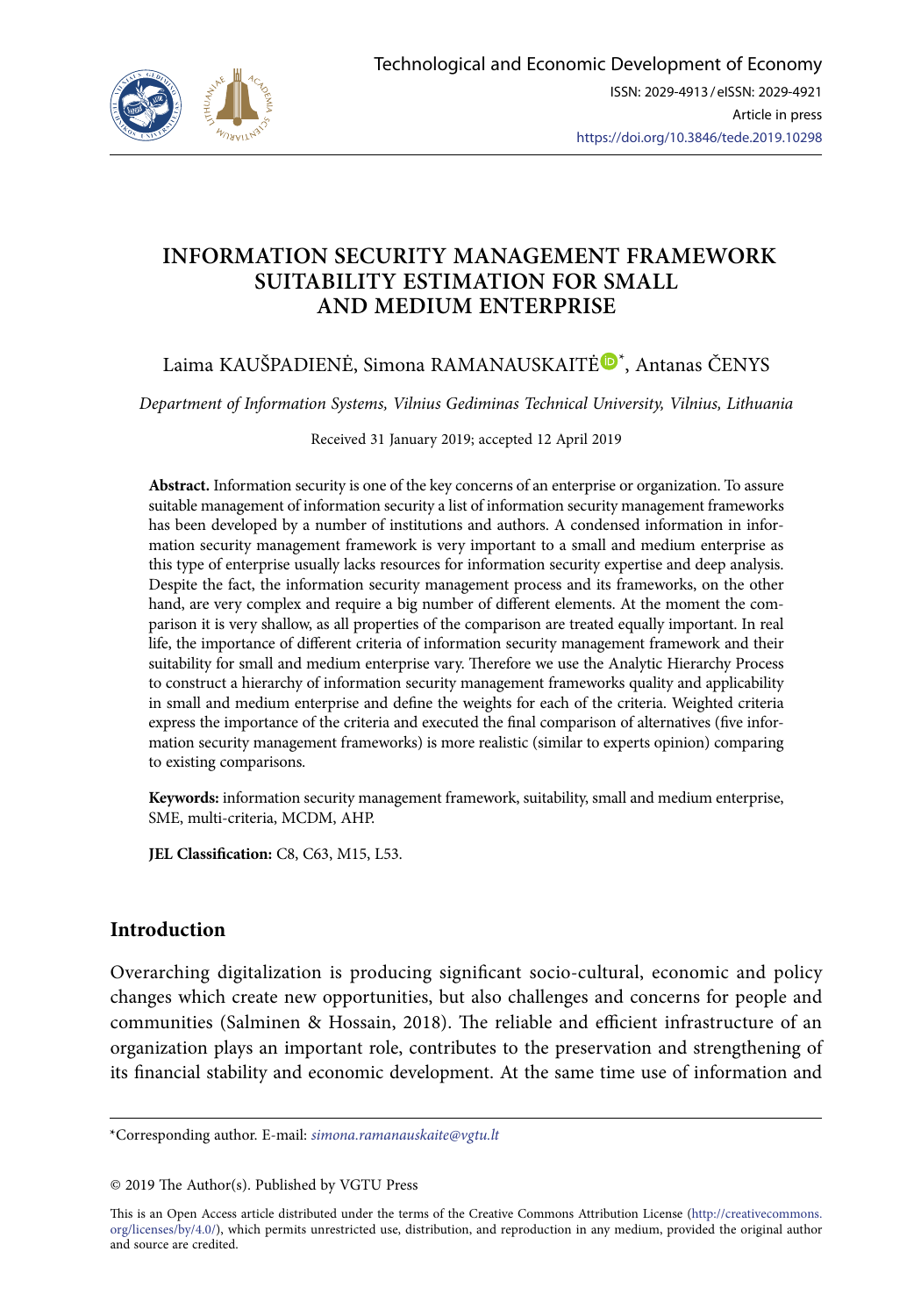communication technologies (ICT) concentrates various risks, associated with the formation of a modern living environment called cyberspace (Miloslavskaya &Tolstaya, 2017).

The risks of cybersecurity violation have acquired the status of systemic risks due to a significant increase in possible consequences from their implementation. The economics of information security decade ago become a thriving and fast-moving discipline (Anderson & Moore, 2006) and currently provides valuable insights not only for security experts but also for policymakers, business managers, economists and psychologists (Aminnezhad, Mahmod, & Abdullah, *et al*. 2016). Information security risk management is a top concern as information security incidents damage organization reputation, disrupt operations and are costly; information assets are more valuable and more vulnerable than ever; breaches and vulnerabilities have made information security the chief information officers' top priority (McLaughlin & Gogan, 2018). Nowadays cybersecurity is a major differentiator for organizations and an essential sustainable economic development factor (I. Vasiu & L. Vasiu, 2018). It is mandatory to develop the cybersecurity culture of ICT systems for users who have limited information about cybersecurity risks and cyber defence solutions (Udroiu & Vevera, 2018).

As states Safa, Von Solms, and Furnell (2015) "Technology cannot solely guarantee a secure environment for information; the human aspects of information security should be taken into consideration, besides the technical aspects". The importance of information security risk management to organizations development might be explained even by the fact the trust plays a significant role in shaping purchase intentions of a consumer (Oliveira, Alhinho, Rita, and Dhillon, 2017). Some groups of people (especially elder people) are a sceptic to ICT usage in their daily life. The scepticism increases with every new message in the media on client data leakage or other security attacks against the organization. Therefore the reputation on the internet is very important for e-commerce development and can be assured only by suitable information security management. Because of all these reasons, cybersecurity is one of the most notable organization risks concerns and information security management must be assured in every enterprise. However, there is evidence to suggest that security practices are not strongly upheld within small and medium enterprises as results of Lopes and Oliveira (2014) research reveal only 9% of SMEs has an organizational culture about information security. Mostly it is related to a lack of resources, therefore, despite the complexity of information security and its management, its assurance in a small and medium enterprise is even more challenging.

Despite the fact SME faces additional challenges comparing to big enterprises in the security management area, existing information security management frameworks are not fully adapted for SME usage. There are no clear criteria or methodology on how to evaluate the quality of the ISM framework, what are the most important criteria for ISM framework selection for a specific situation too. This is a very important problem for small and medium enterprise as they are lacking resources for information security assurance and at least clear guidelines could be provided in order to select a suitable ISM framework.

The *aim* of this research is to design a practical and reliable model for assessing information security management framework quality and suitability for application in SME.

In order to achieve the aim of the research, a list of ISM framework quality defining criteria have to be listed and weights for those criteria have to be assigned by using a suitable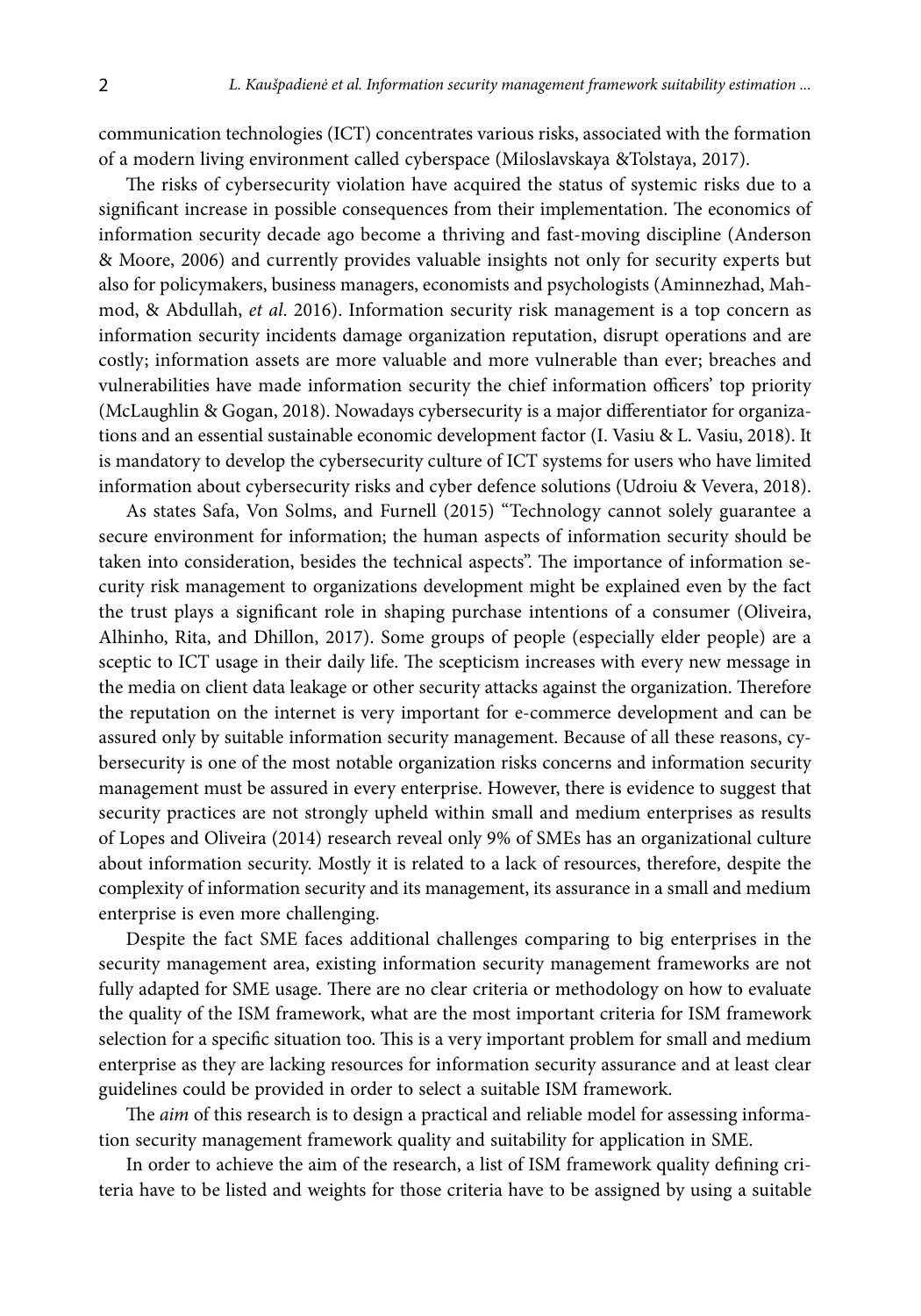multi-criteria decision-making model (MCDM). All this will be done in this research. The criteria and its weights will be applied for selected ISM framework and the results of this empirical analysis will be presented in this research too.

### **1. Related works**

The comparison of information security management framework is important in order to select the most suitable for a specific situation or to measure its fullness, applicability etc. Therefore we analyze existing ISM frameworks and its comparison or quality measurement works.

### **1.1. Most known or recent information security management frameworks**

At the moment there is no one superior information security management framework which would be able to cover all possible issues and would be easily implemented in the organization. Therefore currently there exist a large number of ISM frameworks, proposed by scientists, universally accepted organizations, business companies, governmental initiatives for protecting information security and others. All these ISM frameworks concentrate on a specific domain or have its own point of view.

Eloff and von Solms (2000) proposed a hierarchical framework for various approaches consisting of levels, where the top level of the hierarchical framework represents ICT in its broadest sense and includes all activities and all approaches adopted to ICT in general. This all-covering category is entitled Assessment of Information and Related Technologies. Despite the fact, the framework highlights the need to manage not only the hardware and software but ICT processes as well, an interconnection between different parts of the ISM is missing in it.

To solve this issue of stakeholder involvement, Trcek (2006) proposed an integral framework for information systems security management based on layered multi-panes. The author declares that in order to protect information, an organization has to start with the identification of threats related to business assets. Based on threats analysis, he proposed a layered multi-plane approach. The planes reveal different aspects in ISM but are oriented to information system security rather than enterprise security, therefore, does not ensure the overall security.

Bradley and Josang (2004) proposed an open framework for enterprise security management. This framework is intended to be a technology-dependent and comprises an information repository, manager programs, and configuration agents. At the same time since the proposed framework is technology-dependent, it will not provide the type of flexibility that may be required for SME.

Taking into account the needs of ISM in SME Sherwood, Clark and Lynas (2009) represented the SABSA (Sherwood Applied Business Security Architecture) framework for Enterprise Security Architecture. SABSA is intended for developing risk-driven enterprise information security and information assurance architectures and for delivering security infrastructure solutions that support critical business initiatives. For easier applicability SABSA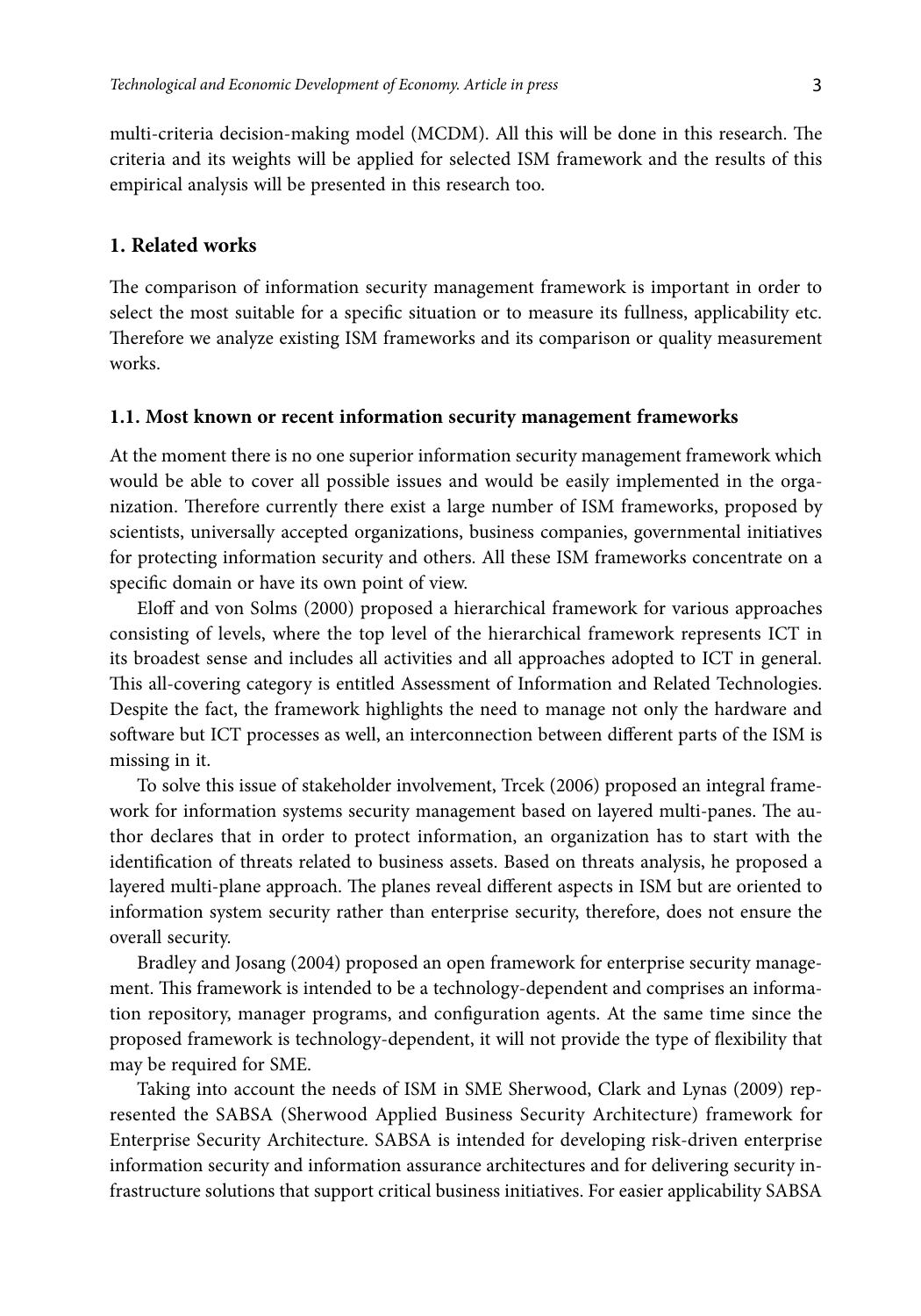a clear horizontal layer, where SME has to answer What (assets)? Why (motivation)? How (process and technology)? Who (people)? Where (location)? When (time)? SABSA is a generic architectural development framework that can be used for the operational-risk-based development and maintenance of operational capabilities in any type of business organization (SABSA Institute, 2019).

An organizational-level process model in Information security policy was proposed by Knapp, Morris, Marshall, and Byrd (2009) too. The model provides unique value through its comprehensive, real-world representation of an information security policy process in modern organizations. In the model, information security governance is an overarching category directly affecting the entire policy management process.

On 2017 Kauspadiene, Cenys, Goranin, Tjoa, and Ramanauskaite (2017) proposed a High-level self-sustaining information security management framework (HISMF). The framework was designed to adapt to the most important security standards and best practices. Distinguishing the ISM framework from others a wide list of stakeholders was added in order to present the wide area of information security assurance and different type stakeholders' incorporation into the enterprise operations. As well the ISM framework was adapted for usage in a small and medium enterprise – self-assessment sheet with associated information security maintenance, modelling and evaluation tools accompanied the framework.

This is the most known or recent ISM framework and the framework selection for a specific situation depends on many factors including industry sector and geography (E. Y. Kim & K. W. Kim, 2014).

### **1.2. Comparisons of information security management frameworks**

The comparison of information security management or other related frameworks is mostly done to highlight specific factors, criteria of analyzed frameworks. This form is adapted in the commercial area too. For example, Health Information Trust Alliance [HITRUST] (2014) presents a brochure "Comparing the CSF, ISO/IEC 27001 and NIST SP 800-53: Why Choosing the CSF is the Best Choice" where 12 factors are used to compare three analogues. The comparison is done in binary values by defining is the factor included in the analyzed framework or no. While the visual table-based presentation is well accepted the quality of analyzed frameworks is not reflected as factors might be unequally important, might have different complexity, granularity etc.

A similar system is used in most comparisons of information security area frameworks too:

– Rebollo, Mellado, Sánchez, and Fernández-Medina (2011) presented a comparative analysis of information security governance frameworks. The research aims to guarantee an objective comparison through a set of comparative criteria to highlight the strengths and weaknesses of each framework. Criteria for the comparison were selected from an analysis of existing information security governance papers, including both governance and management aspects. Meanwhile, the comparison is executed by defining the values of each criterion and no weights or importance factors are defined in the comparison.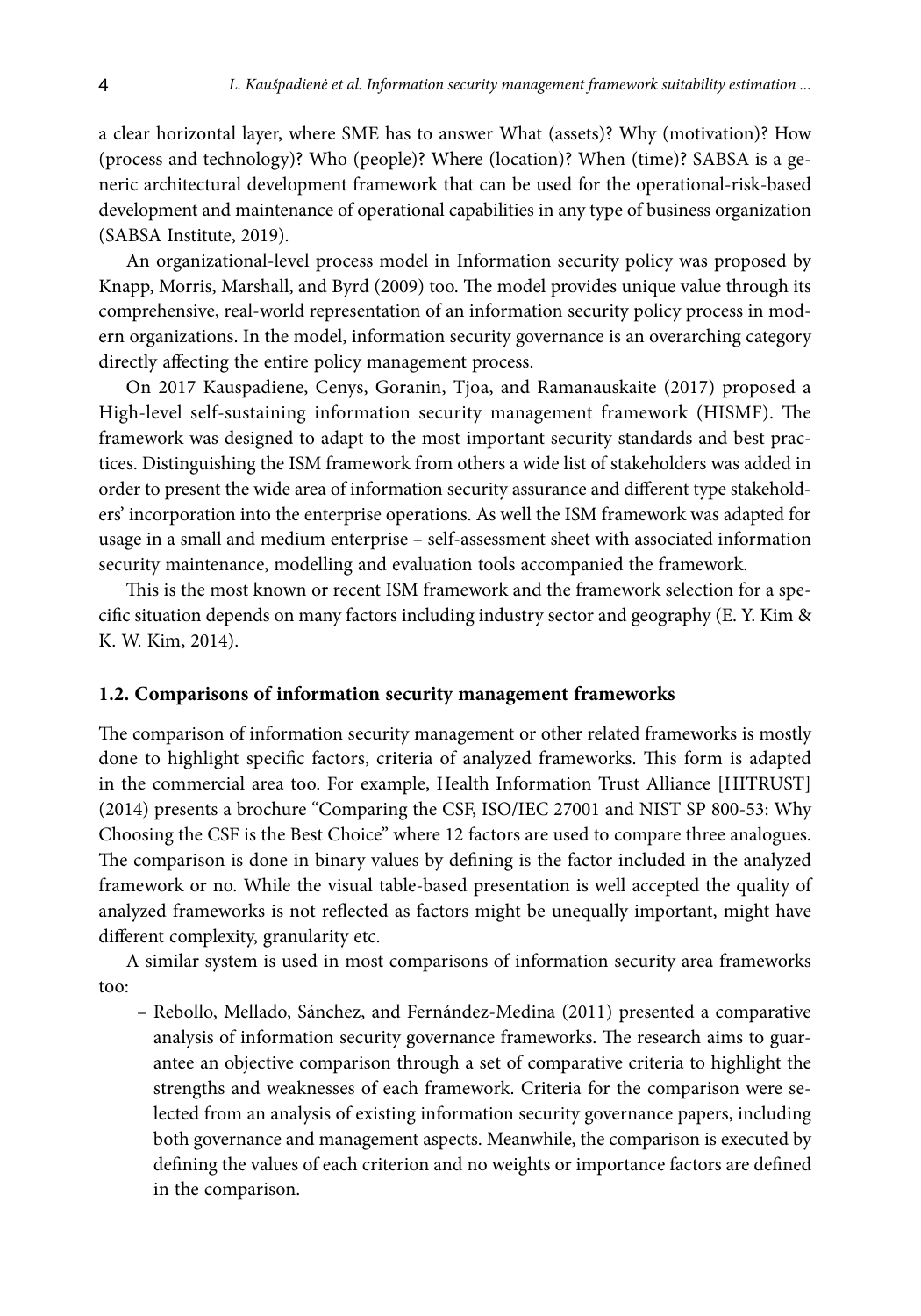- Alnuem, Alrumaih, and Al-Alshaikh (2015) executed a comparison study of information security risk management frameworks in cloud computing. The paper discussed how information security risk management is related to the cloud computing environment and presents seven different information security risk management frameworks that cover all of cloud service models and deployment models. Meanwhile, the comparison of mentioned frameworks was executed by summarizing framework information and classifying the frameworks according to the coverage area of the framework.
- Kauspadiene et al. (2017) together with the proposed high-level self-sustaining information security management framework executed a comparative analysis of other ISM frameworks. While other authors define evaluation criteria individually, in this research general and specific security objectives, presented by ENISA, grouped into five more abstract characteristics and used for ISM framework comparison. All analyzed frameworks were evaluated by the following defining characteristics: application of standards, implementation or performance model provided, whether the framework is a process or goal oriented, framework integration regarding different approaches and/or ISM levels. As well two more characteristics for the comparison of ISM frameworks were added by the authors: framework presentation in high-level abstraction concepts and different type of stakeholder presentation in the framework.

We were not able to find a source where information security management frameworks would be evaluated according to clearly defined and weighted factors. However, it is clear the comparison is a multi-criteria problem and should involve multi-criteria decision-making in order to select the best ISM framework.

### **1.3. Multi-criteria decision-making and its usage in the security area**

Multi-criteria decision-making (MCDM) allows a decision-maker to choose the best alternative out of a number of alternatives or to arrange them based on multiple criteria (Hwang & Lin, 2012; Vinogradova, Podvezko, & Zavadskas, 2018). As multiple criteria exist, it is necessary to consider how each criterion influences the final decision, how to rank them or to estimate the weights for each of the criteria. In this field, multiple methods exist. Methods like ARAS (Zavadskas & Turskis, 2010), MULTIMOORA (Brauers & Zavadskas, 2010), MABAC (Pamučar & Ćirović, 2015), EDAS (Keshavarz Ghorabaee, Zavadskas, Olfat, & Turskis, 2015), are mostly dedicated for ranking alternatives, while AHP (Saaty, 1980), SWARA (Keršuliene, Zavadskas, & Turskis, 2010), R-SWARA (Zavadskas, Stević, Tanackov, & Prentkovskis, 2018) are mostly used for criteria weight definition.

While existing ISM framework comparison does not adopt the MCDM methods yet, the usage of MCDM is not new to information security area:

- Chemane et al. (2005) address the security mechanisms selection problem by proposing a multi-criteria decision-making model for structuring the VPN selection decision problem.
- Singh and Misra (2018) empirically investigate the critical challenges encountered by many firms for migration to cloud PLM. A multi-criteria decision-making method, grey Decision Making Trial and Evaluation Laboratory (DEMATEL) along with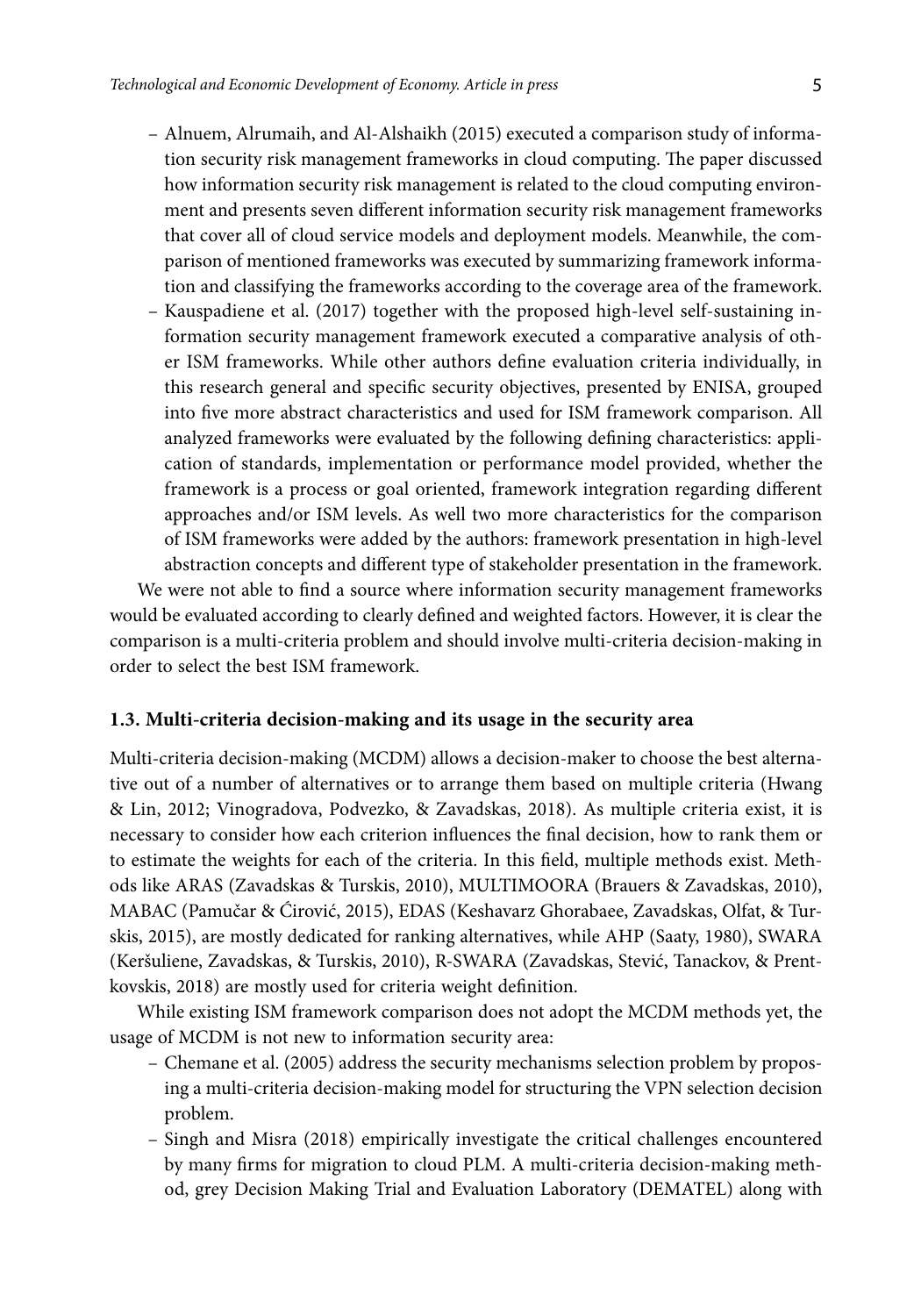interpretive structural modelling are employed to identify the causal challenges and their hierarchy to cloud PLM adoption. This empirical study brings out "data security" and "trust on solution provider" as the most important and critical challenges for migration to cloud PLM adoption.

- Dayanandan and Kalimuthu (2018) presented a software architectural quality assessment model for security analysis using fuzzy analytical hierarchy process (FAHP) method. The research results ensure that the proposed FAHP model with Buckley method performs better than existing methods in terms of security index to measure the performance at the SA level and defect density ratio to validate the results.
- Abdel-Basset, Manogaran, and Mohamed (2018) applied the internet of things in supply chain management by building a smart and secure system of supply chain management. For this, they presented DEMATEL and AHP in a neutrosophic environment to deal effectively with vague, uncertain and incomplete information.
- Bose, Biswas, Nandi, and Chakraborty (2018) presented a unified framework based on trust and multi-criteria decision-making for assuring security, reliability and QoS in DTN routing. The framework was called "Multi-Attribute Trust Evaluation and Management" (MATEM) and can be flexibly integrated with a large family of existing routing protocols to ensure secure, reliable and pervasive communication over a hostile DTN.
- Turskis, Goranin, Nurusheva, and Boranbayev (2019) solved the problem of ensuring the sustainable development of European Union countries in terms of identifying critical information infrastructures. Integrated multi-criteria decision-making techniques based on fuzzy WASPAS and AHP methods are used to identify essential information infrastructures, which are related to a new type of potential threat to national security.

This is just several examples of how multi-criteria decision-making models can serve in the field of information security. Comparing to other comparison methods the MCDM defines quantitative weights for each of multiple factors; therefore the quality measurement has a stronger justification. We believe the usage of MCDM models would benefit in the area of information security management framework quality and suitability for use in the small and medium enterprise too.

# **2. MCDM usage for ISM framework suitability estimation for usage in SME**

As seen in the previous chapter, existing information security management frameworks might be very different. The variation exists because of different priorities and understanding of information security management in the organization. Therefore we want to define the most critical criteria and its importance for ISM framework suitability to be applied in small and medium enterprise and cover all needed security management areas.

## **2.1. Criteria and decision-making technique selection for ISM framework evaluation**

From the linguistic analysis of the aim of this research, there can be noted two main evaluation areas: ISM framework applicability in small and medium enterprise and at the same time the ISM framework must serve as needed knowledge database for information security man-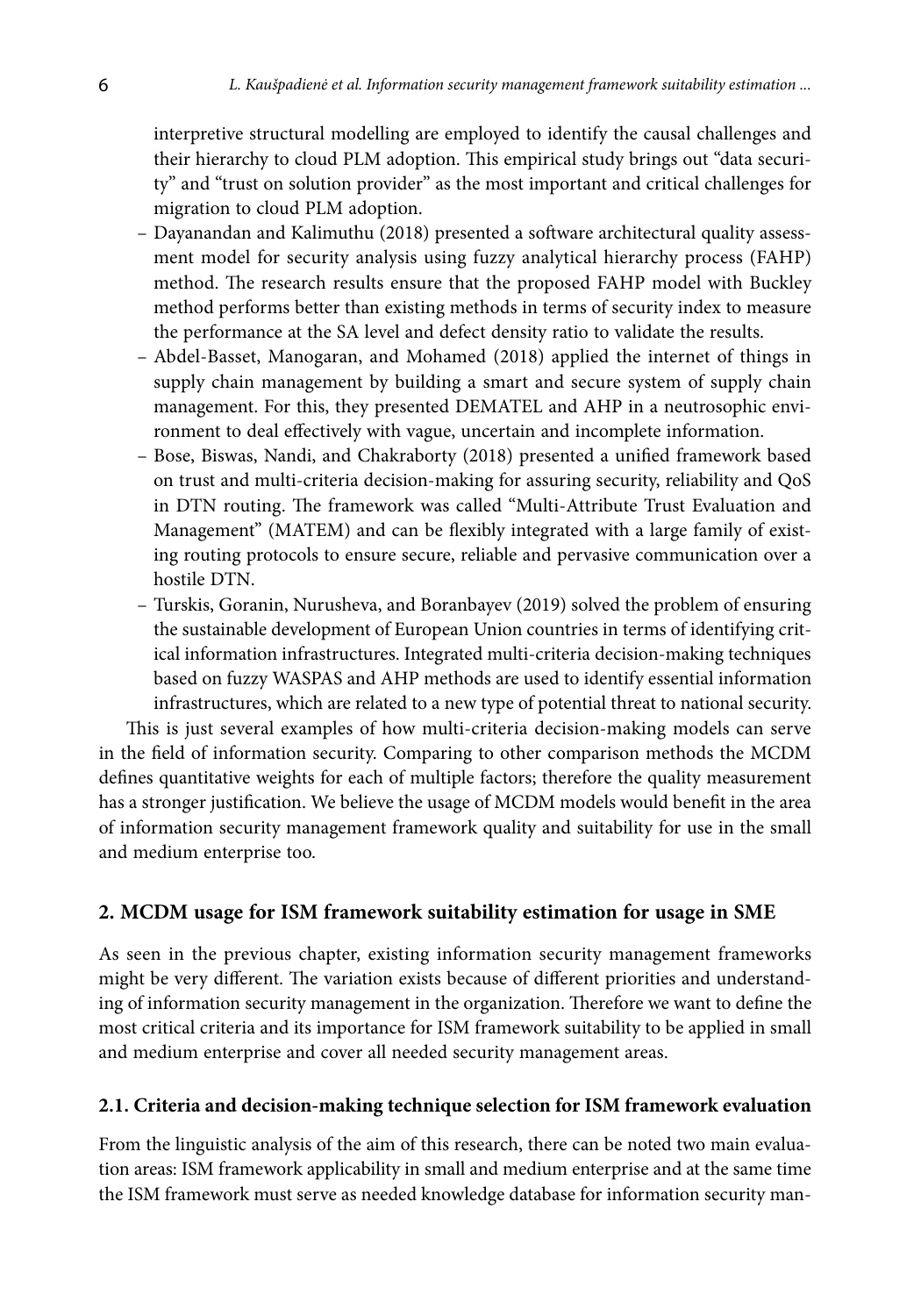agement. As these two criteria (applicability in SME and content of the ISM framework) are too abstract, they must be detailed. Therefore we selected the Analytical Hierarchy Process (AHP) methodology (Saaty, 1980) to be applied. AHP implements the hierarchical criteria structure which will be very handy in our situation. It is a multi-criteria decision-making technique and will represent the nature of multi-purpose security nature. AHP enables to combine a consensus of expert group by weighing the criteria and sub-criteria (Baudry, Macharis, & Vallée, 2018). The construction of the method is based on three steps: definition of the criteria structure; comparative evaluation of the substitutes and the criteria; synthesis of the priorities. AHP combines subjective assessments based on qualitative criteria and objective assessments based on quantitative criteria analytically (Saaty, Ozdemir, & Shang, 2015). According to Mardani et al. research results (Mardani, Jusoh, Zavadskas, Khalifah, & Nor, 2015), this is the most popular decision-making technique during the period from 2000 till 2014 in scientific papers as more than 30% of all 393 analyzed decision-making related papers were using this technique.

As mentioned above, we instinctively have the top level criteria: applicability in SME and content of the ISM framework. In order to leave no place for unfair second level criteria selection, we need a source which could serve as a reference model. In the case of criteria "content of the ISM framework" the most intuitive is the usage of security standard as a reference model. The most known and used information security management standard is ISO/IEC 27001 (International Organization for Standardization, 2013). This standard specifies a management system that is intended to bring information security under management control and gives specific requirements. Organizations that meet the requirements of this standard may be certified by an accredited certification body following successful completion of an audit. The current version of this standard has 114 controls in 14 domains:

- A.5: Information security policies (2 controls).
- A.6: Organization of information security (7 controls).
- A.7: Human resource security (6 controls that are applied before, during, or after employment).
- A.8: Asset management (10 controls).
- A.9: Access control (14 controls).
- A.10: Cryptography (2 controls).
- A.11: Physical and environmental security (15 controls).
- A.12: Operations security (14 controls).
- A.13: Communications security (7 controls).
- A.14: System acquisition, development and maintenance (13 controls).
- A.15: Supplier relationships (5 controls).
- A.16: Information security incident management (7 controls).
- A.17: Information security aspects of business continuity management (4 controls).
- A.18: Compliance (with internal requirements, such as policies, and with external requirements, such as laws) (8 controls).

These fourteen control domains define the main areas of ISM framework content, therefore, we will use it a second level criterion as first level criteria "content of the ISM framework" sub-criteria (see Figure 1).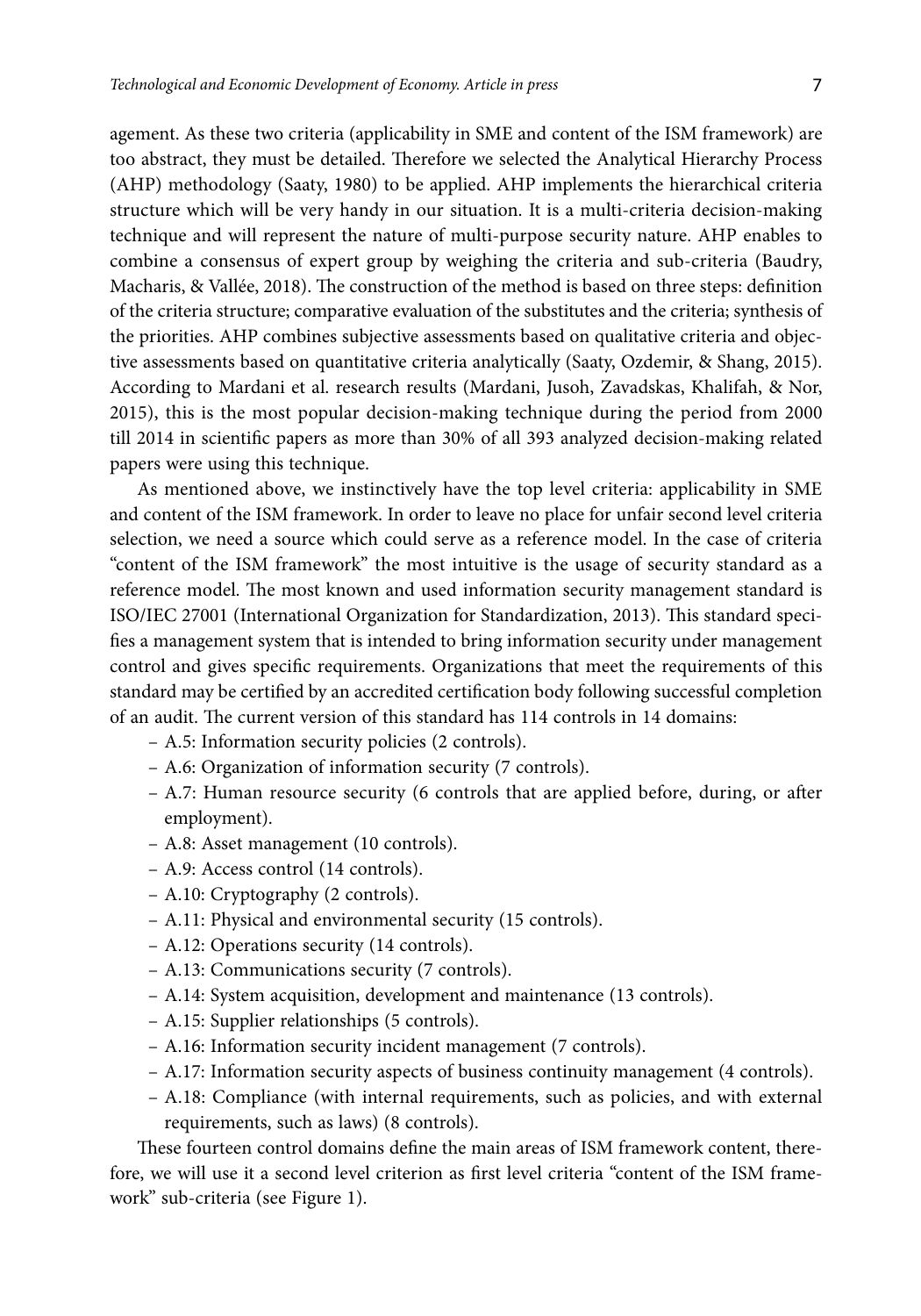

Figure 1. Proposed AHP structure for evaluation of information security management framework suitability for use in the small and medium enterprise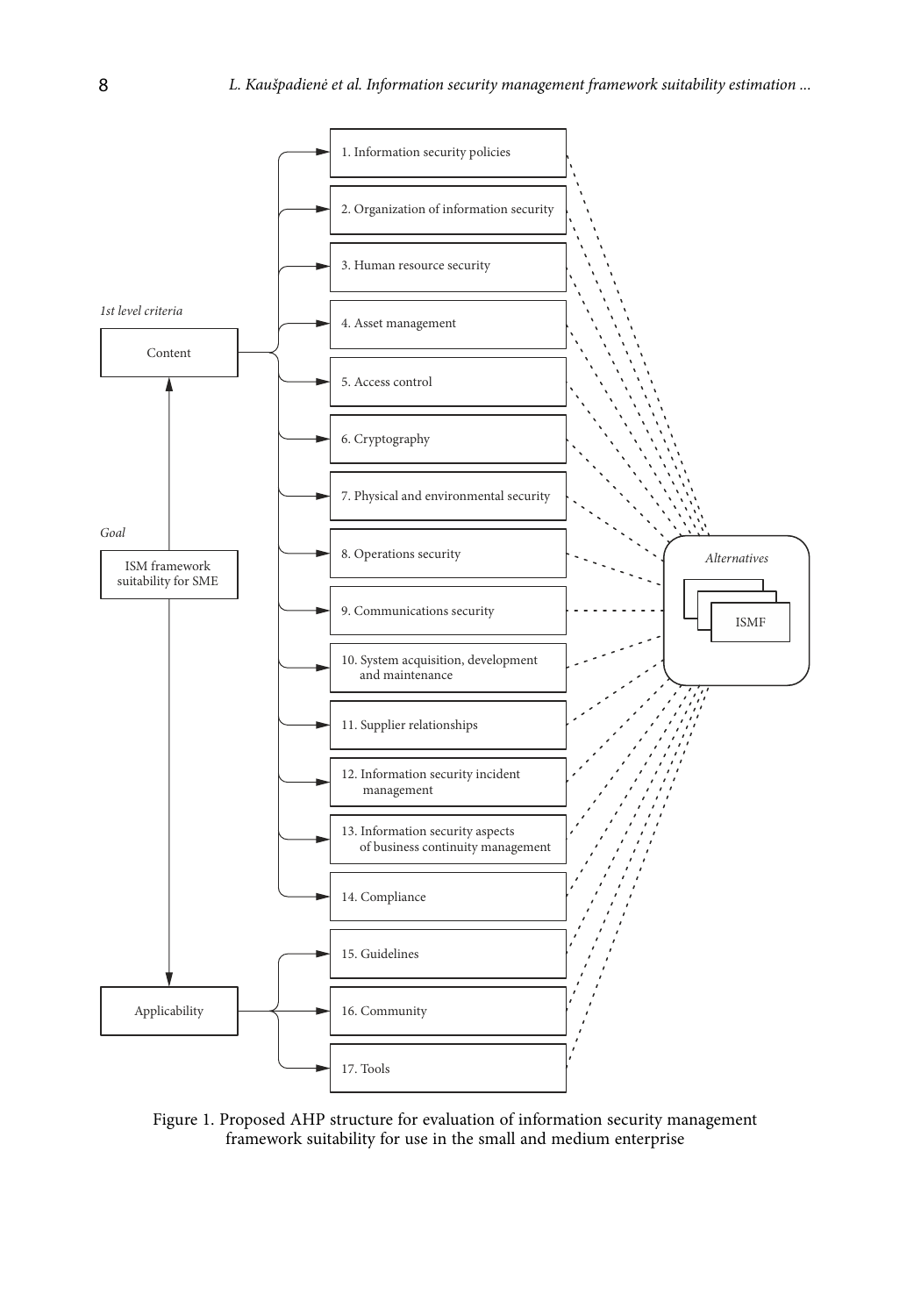Criteria for "ISM framework applicability in the small and medium enterprise" does not have a clear reference model. There are no standards related to framework applicability in the small and medium enterprise. Meanwhile, the research papers are more concentrated on enterprise factors rather than the framework. For example the Eze, Olatunji, Chinedu-Eze, and Bello (2018) research "Key success factors influencing SME managers' information behaviour on emerging ICT (EICT) adoption decision-making in UK SMEs" derived sixteen key success factors influencing small business managers' information behaviour on emerging information and communication technologies. However, the factors defined the SME or its employee's properties rather than the properties of EICT. Therefore for the ISM framework applicability in the small and medium enterprise we proposed some second-level criteria by ourselves. It is very basic in order to be adaptable for a different type or purpose ISM frameworks and defines the ISM framework properties, influencing its easy integration into SME. The second level criteria are:

- Guidelines. In order to adapt the ISM framework, its content has to be understood correctly by the SME. Therefore the presentation of ISM framework has to be taken into account. Guidelines include clear documentation of the ISM framework. It might include some examples, visualizations or even training in order to help to understand and integrating the framework. It is important to all type of enterprise, however, it is very important to SME as it is lacking resources to analyze the ISM framework for a longer time, it must be as clear as possible from the first introduction to it.
- Community. Even if the ISM framework is fully acquired, some SME specific situations might be tricky and require additional consultations. Therefore it is important to have a community, which could help in discussion requiring situations. Big enterprises might buy additional training or consultations, meanwhile SMEs are lacking resources therefore publicly available and free of charge solutions are desired. The community might be defined by the popularity of the ISM framework as it leads to a bigger number of persons, able to share their experience. Forums or live help systems for the ISM framework information sharing might help and define the community possibilities.
- Tools. Information security management might be done by using human resources only, however, specified tools might simplify the information security management process. Therefore an ISM framework with dedicated or recommended tools leads to more modern information security management. The purpose of the ISM framework dedicated or recommended tools might vary from logging to modelling, situation evaluation or even decision support. SME would be able to adapt the tools and reduce the cost of manual information security management processes.

In total there are two first level criteria and seventeen-second level criteria in our applied Analytic Hierarchy Process. The criteria structure is presented in Figure 1. All criteria have descriptions in order to understand what should be taken into account in order to evaluate it.

The Analytic Hierarchy Process will be used for estimation of its weights and evaluating the information security management framework quality and suitability to be applied in the small and medium enterprise.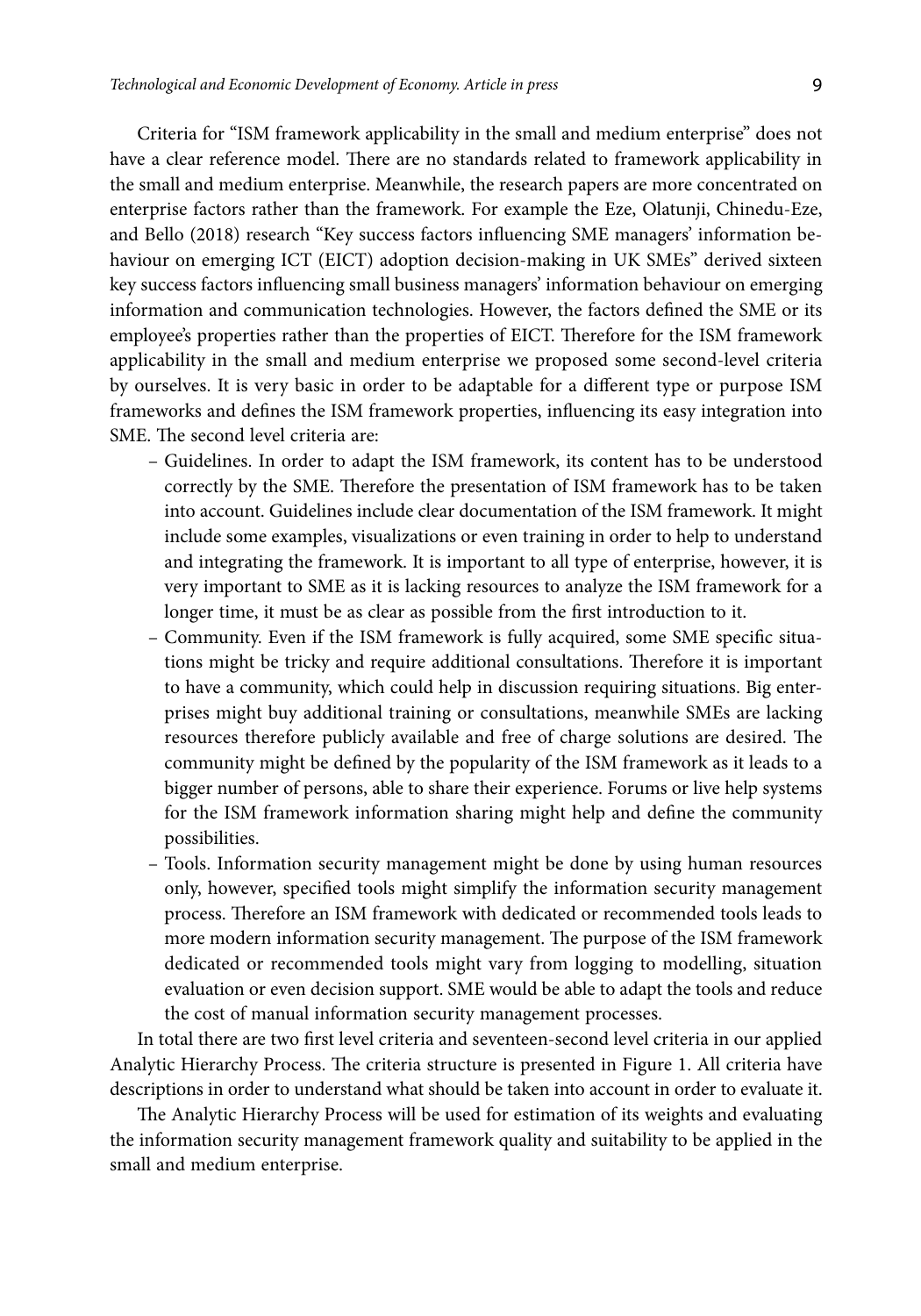### **2.2. Criteria weights estimation and ISM framework comparison process**

Criteria definition is important for alternative comparison, however in multi-criteria decision-making the importance, weight for each of the criteria has to be estimated. We use the standard methods of AHP technique: define the structure; evaluation the substitutes and criteria; synthesize the priorities. In order to eliminate the unconscious bias two groups of experts were used and the MCDM results were compared to ISM frameworks experts ranking (see Figure 2): as experts of ISM frameworks we prepare the hierarchy of criteria; external information security management experts evaluate the weights of the criteria; we rank the compared ISM frameworks according to our own believes for its suitability to be applied in SME; we estimate the values of second level criteria for each of compared ISM frameworks; the ISM framework ranking is compared to MCMD result for its validation.

In the criteria definition process, three information security management experts participated. These three ISM experts have at least 5 years of experience in information security management and currently, work in this area. Each ISM expert individually executed the pairwise comparisons of the same level sibling criteria. Traditionally AHP uses nine-point intensity of importance scale. We proposed an alternative solution to define the pairwise importance – dividing the 100% influence between two criteria. ISM expert is able to adjust the values interactively (see Figure 3) by assuming how the influence of those two criteria should be divided into percentages.

If the set of criteria are  $C = \{ C_i | i = 1, 2, ..., n \}$ , the results of the pairwise comparison of *n* criteria will be summarized in an evaluation matrix *A* of size  $n \times n$ . Every element  $a_{ii}$  (*i*,  $j = 1, 2, ..., n$ ) in matrix *A* is the quotient of weights of the criteria (1).

$$
A = \begin{bmatrix} a_{11} & a_{12} & \cdots & a_{1n} \\ a_{21} & a_{22} & \cdots & a_{2n} \\ \vdots & \vdots & \ddots & \vdots \\ a_{n1} & a_{n2} & \cdots & a_{nn} \end{bmatrix}, a_{ii} = 1, a_{ji} = \frac{1}{a_{ij}}, a_{ij} \neq 1.
$$
 (1)

As ISM expert opinion is expressed as value from 0 to 100, we transform these values into evaluation matrix values. For transformation from 100% scale to AHP nine-point scale we use an Equation 2.

$$
a_{ij} = \begin{cases} \frac{1}{Z(x_{ij})}, & x_{ij} < 50 \\ Z(50 - x_{ij}), & x_{ij} \ge 50 \end{cases}
$$
 (2)

there  $a_{ij}$  is a value of matrix *A* for criteria *i* and *j*;  $x_{ij}$  is ISM experts proposed influence value for criteria *i* comparing to criteria *j*;  $Z(x)$  is a scale transformation function, presented in Equation 3.

$$
Z(x) = 1 + \frac{8x}{50} \tag{3}
$$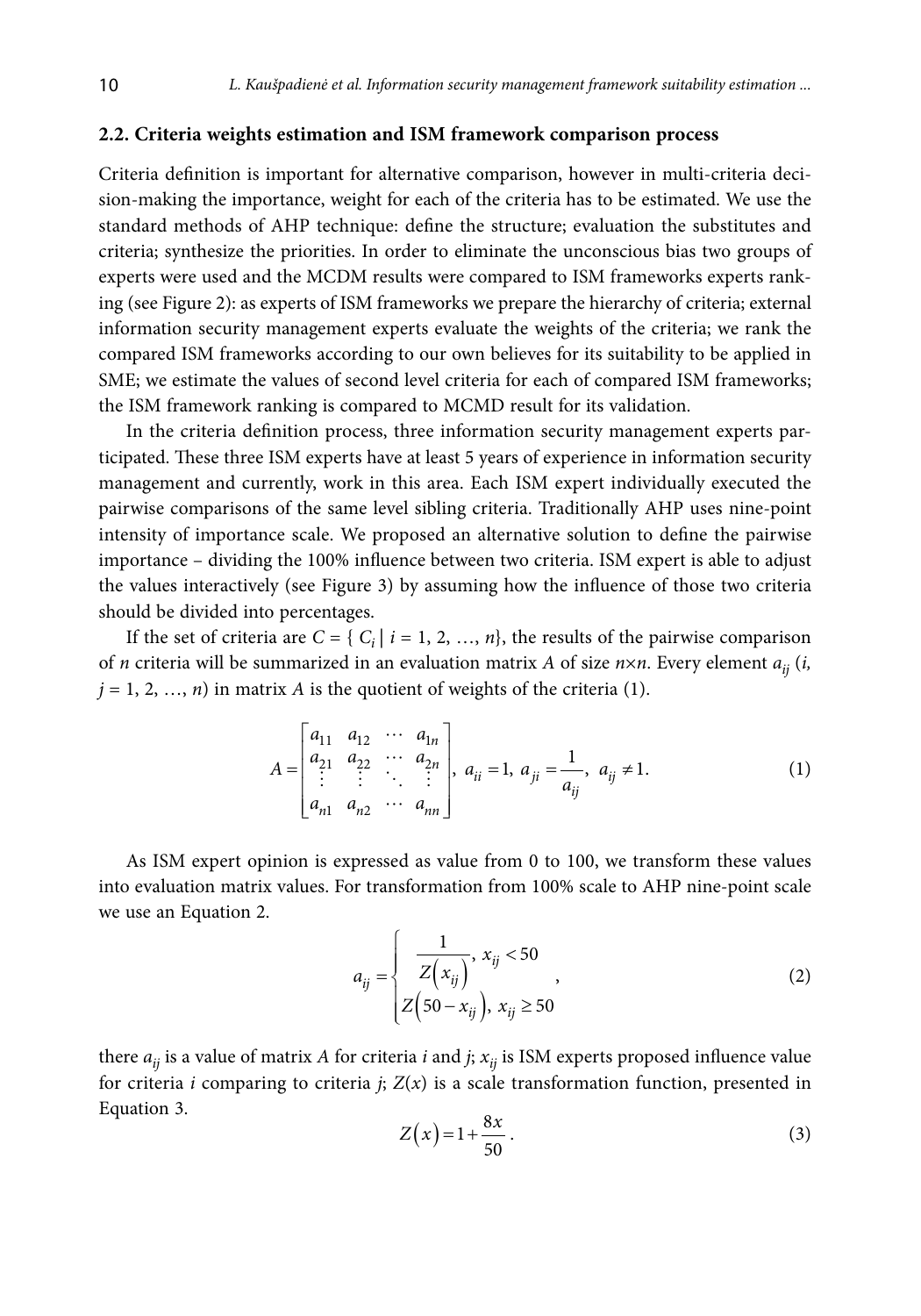

Figure 2. The process of the research: criteria hierarchy definition, criteria weight estimation, ISM framework ranking and evaluation according to defined criteria and their weights, MCDM result comparison to experts ranking



Figure 3. User interface example for executing the pairwise comparison by ISM experts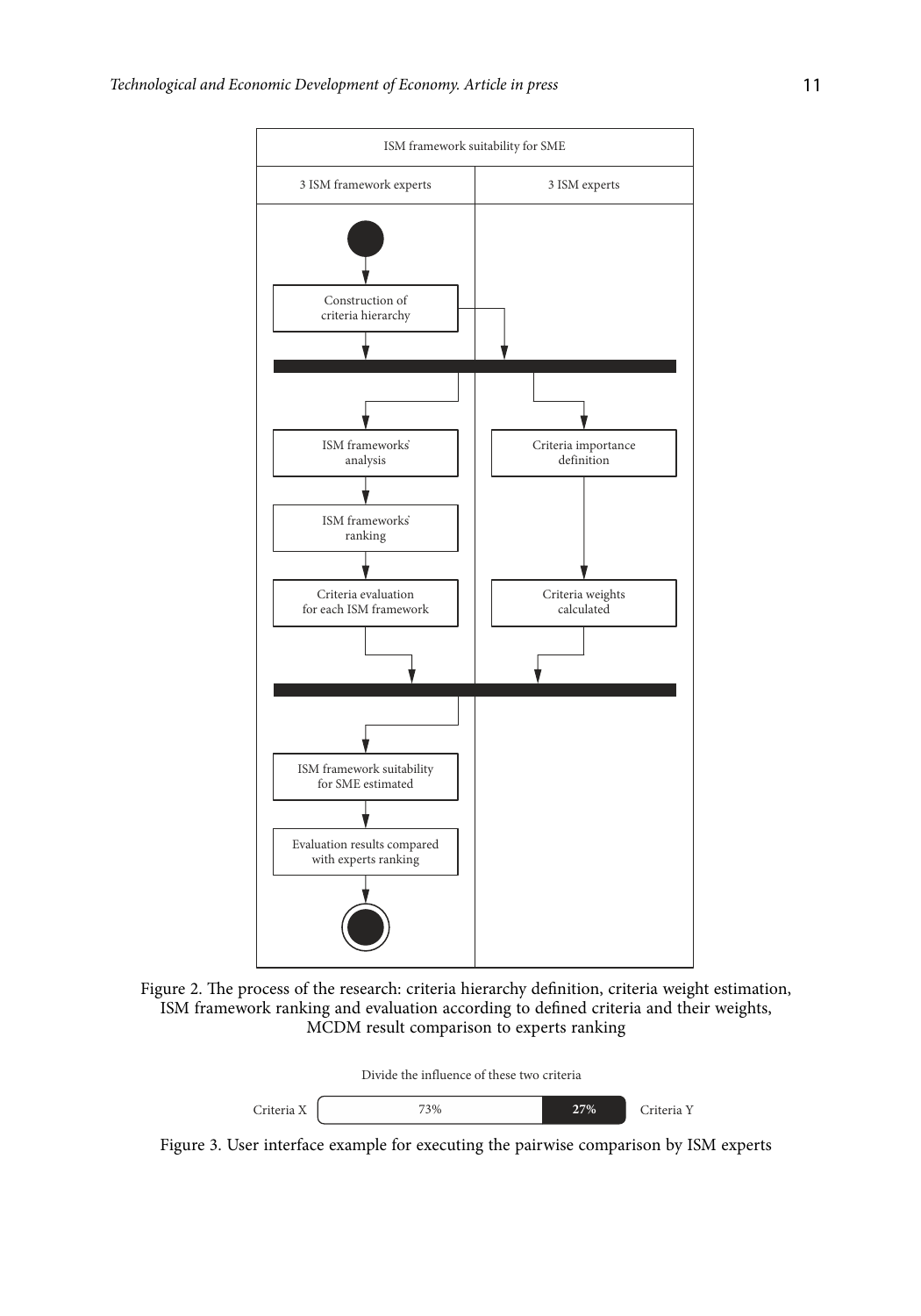As we used three ISM experts opinion, the evaluation matrix *A* is formed based on the average value of these three ISM experts. The ISM experts were acting individually, however, their criteria importance marks in 100-scale were quite similar: the maximum difference between opinions of two ISM experts was 15%; standard deviation does not reach more than 9%. The average ISM experts mark was transformed into the nine-point system, the evaluation matrix was filled and Eigenvectors were calculated (see Table 1). For 1<sup>st</sup> level criteria, one weight is obtained, while for 2nd level criteria local weight is known as well as the global weight which is calculated as the product of 1<sup>st</sup> level and local weight.

|                                                                | Weight |        |  |
|----------------------------------------------------------------|--------|--------|--|
| Criteria                                                       | Local  | Global |  |
| ISM framework content                                          |        | 0.817  |  |
| Information security policies                                  | 0.115  | 0.094  |  |
| Organization of information security                           | 0.099  | 0.081  |  |
| Human resource security                                        | 0.126  | 0.103  |  |
| Asset management                                               | 0.054  | 0.044  |  |
| Access control                                                 | 0.115  | 0.094  |  |
| Cryptography                                                   | 0.023  | 0.019  |  |
| Physical and environmental security                            | 0.043  | 0.035  |  |
| Operations security                                            | 0.095  | 0.078  |  |
| Communications security                                        | 0.071  | 0.058  |  |
| System acquisition, development and maintenance                | 0.051  | 0.042  |  |
| Supplier relationships                                         | 0.020  | 0.016  |  |
| Information security incident management                       | 0.103  | 0.084  |  |
| Information security aspects of business continuity management | 0.051  | 0.042  |  |
| Compliance                                                     | 0.033  | 0.027  |  |
| Applicability in SME                                           | 0.183  |        |  |
| Guidelines                                                     | 0.522  | 0.096  |  |
| Community                                                      | 0.157  | 0.026  |  |
| <b>Tools</b>                                                   | 0.321  | 0.059  |  |

Table 1. Criteria weights (Eigenvectors), calculated according to ISM experts pairwise evaluation

Based on experts' opinion the ISM framework content is more important compared to its applicability in SME (the weight is 4.5 times greater for the first one). Meanwhile, if we would analyze the sub-criteria only, the second most important sub-criteria is guidelines (its global weight is 0.096) as part of applicability in SME criteria. This was influenced by the fact the guidelines are more important comparing to community and tools. However, the global weight of Human resource security (its global weight is 0.103), Information security policies (its global weight is 0.094) and Access control (its global weight is 0.094) is very close to the global weight of guidelines. These four sub-criteria have the biggest importance to ISM framework quality and applicability in SME and belong to the highest quartile of all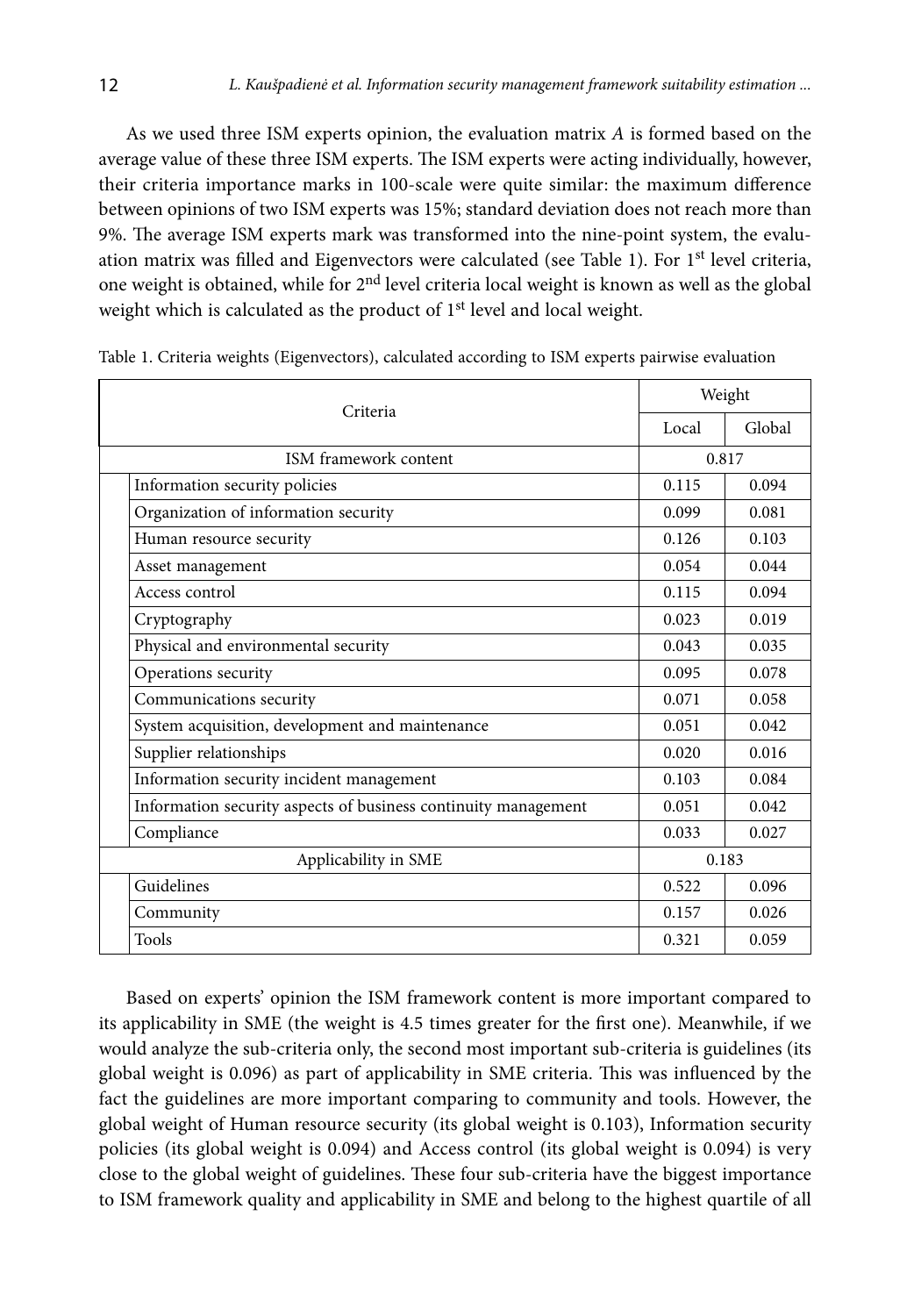sub-criteria. All four sub-criteria are human-centered and highlight the need to take into account human nature while applying ISM frameworks in SME.

The second and third quartiles of sub-criteria global weights are mostly related to processes and their management. Meanwhile, the lowest quartile of sub-criteria global weights (Physical and environmental security  $-0.035$ ; Compliance  $-0.027$ ; Community  $-0.026$ ; Cryptography – 0.019; Supplier relationships – 0.016) is more related to technical, programmed solutions. The unimportance might indicate it is a must in any enterprise; however, in this experiment we do not analyze the reasons for weight distribution.

While the global weights are valuable for ISM framework comparison, the consistency confirmation is carried out to evaluate the degree of consistency between the pairwise comparisons. Results are presented in Table 2. Consistency ratio (CR) should not be calculated for top-level criteria as there are two sub-criteria only and the random index (RI) values are equal to 0. Meanwhile, CR values for ISM framework content and Applicability to SME subcriteria are respectively 0.09 and 0.06. Consistency ratio value below 0.1 is a limit to threat the results as robust and we achieve a lower value as a prove for suitable pairwise comparison.

|                                        | Criteria | ISM framework<br>content sub-criteria | Applicability in SME<br>sub-criteria |
|----------------------------------------|----------|---------------------------------------|--------------------------------------|
| Consistency index (CI)                 | 0.00     | 0.14                                  | 0.03                                 |
| Number of criteria (n)                 |          | 14                                    |                                      |
| Random index (RI) (Siraj et al., 2012) | 0.00     | 1.57                                  | 0.52                                 |
| Consistency ratio (CR)                 |          | 0.09                                  | 0.06                                 |

Table 2. Consistency evaluation metrics for criteria and sub-criteria

The fact ISM experts' criteria pairwise comparison led to no intransitive judgments (three-way cycles) is also important. This fact shows the ISM experts have a clear understanding of the overall importance of all sibling criteria. The overall dissonance (Chen, Li & Wang, 2011) is more than 0 for ISM frameworks content sub-criteria as it has a big number of  $2<sup>nd</sup>$ level criteria. However, the dissonance value is equal to 0.098 and does not require changes.

#### **2.3. ISM frameworks' evaluation according to defined criteria and their weights**

For ISM frameworks' evaluation, we selected 5 alternatives. These five frameworks were analyzed by three ISM framework experts and ranked from the best to the worst. All three ISM framework experts worked together and in discussion derived a consensus, one ranking. The analyzed ISM frameworks were ranked in this order:

- 1. Holistic information security management framework (Kauspadiene et al., 2017).
- 2. SABSA framework (Sherwook et al., 2009).
- 3. An organizational-level process model in Information security policy framework (Knapp et al., 2009).
- 4. Framework for information systems security management based on layered multipanes (Trcek, 2006).
- 5. M. M. Eloff and S. H. von Solms hierarchical framework (Eloff & von Solms, 2000).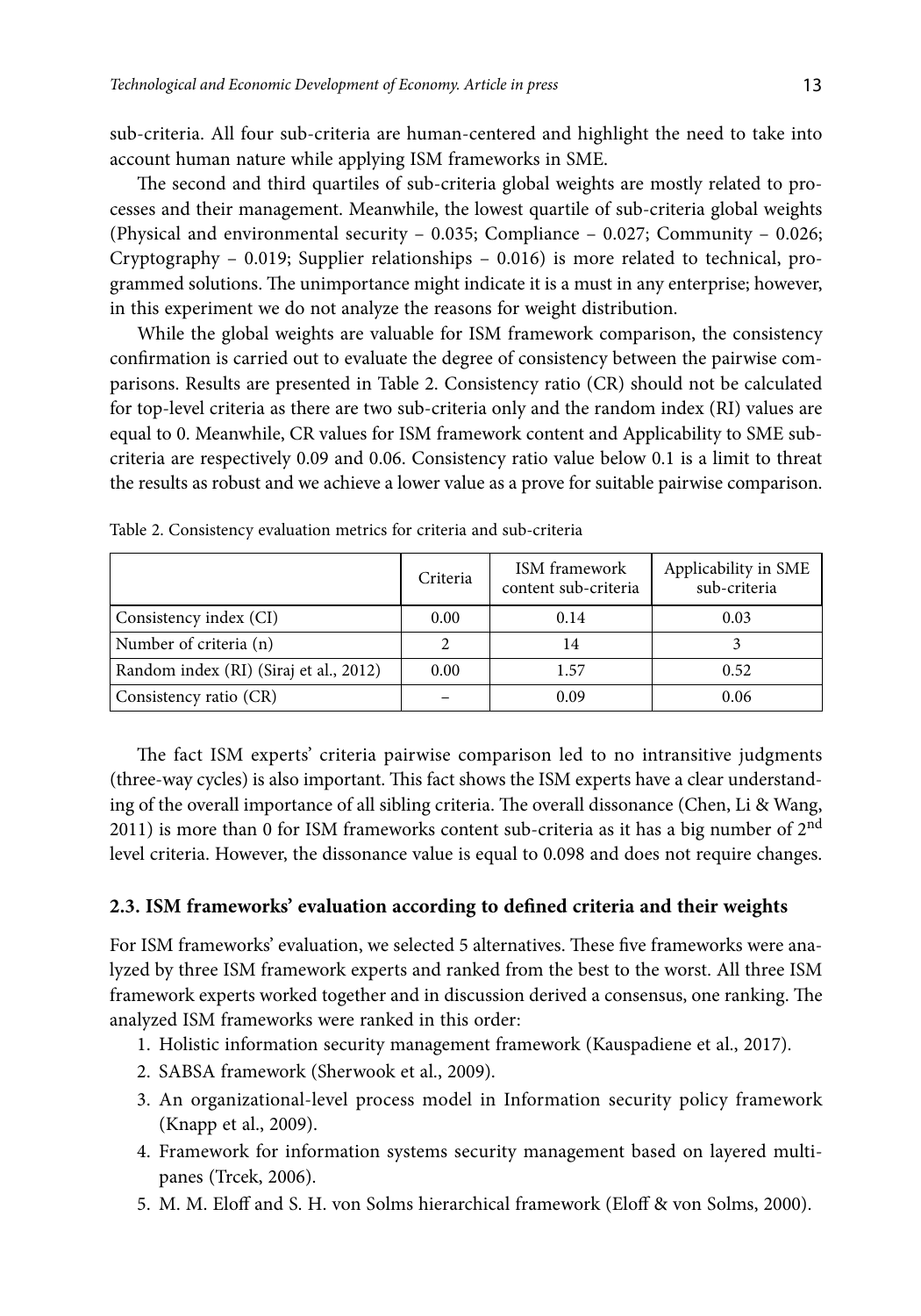The ISM framework ranking was done in the beginning to make sure there is no preconception. The ISM framework evaluation criteria were defined after the ranking, so ISM framework experts used its own criteria to evaluate the ISM framework suitability for SME.

After the ISM framework evaluation criteria were defined, a list of criteria and their description was provided for the three ISM framework experts and they had to evaluate all five ISM frameworks according to all seventeen 2<sup>nd</sup> level criteria. For criteria evaluation, ISM framework experts were discussing and deriving a consensus mark. The mark had to be expressed in an interactive system (example provided in Figure 4), using linguistic values. The ISM framework expert opinions expressed in linguistic values are translated into the scale values exhibited in Table 3.

The results of the ISM framework evaluation are presented in Table 4. Both ISM framework experts proposed score values (score), as well as the values, multiplied by the weight of the criteria (weighted score), are presented and summed at the end of the table. According to the sum, the ranking was presented. The results prove the ranking according to the sum of not weighted scores do not meet the ranking of ISM framework experts opinion (the first and the second ISM framework had the same sum of not weighted scores, while the ranking was different by the ISM framework experts; the ranking of the third and the fourth ISM framework according to not weighted scores and ISM framework experts opinion are opposite). Meanwhile, the sum of weighted scores is well aligned with the ISM framework experts ranking.

Analysis of compared ISM framework suitability for small and medium enterprise showed none of the ISM frameworks fully meets the criteria. The maximum quality and applicability value is 71%. This means all of the frameworks have a place to improve.

The most important criterion for ISM framework quality and applicability in SME is Human resource security (global weight is 0.103), however only one framework was able to cover this area fully (score is 1.0, "excellent"), while the rest ISM frameworks take into account the human resource security from "none" to "good" out of what could be addressed in the framework. The second most important criteria (Guidelines) is not suitably implemented in existing ISM framework too as four ISM frameworks cover it just half as good as they could and only one has score 0.75, "good". This is a big issue as these criteria are the most important to SME and they do not have enough attention in most of the ISM frameworks.



Figure 4. User interface example for executing the defined ISM framework criteria evaluation by ISM framework experts

Table 3. Linguistic values and scale values for ISM framework criteria meeting

| Linguistic value: | no           | weak                  | average | good           | excellent |
|-------------------|--------------|-----------------------|---------|----------------|-----------|
| Scale value:      | $_{\rm 0.0}$ | $\sim$ $\sim$<br>∪.∠J | ∪.J     | $ -$<br>v. / J | 1.U       |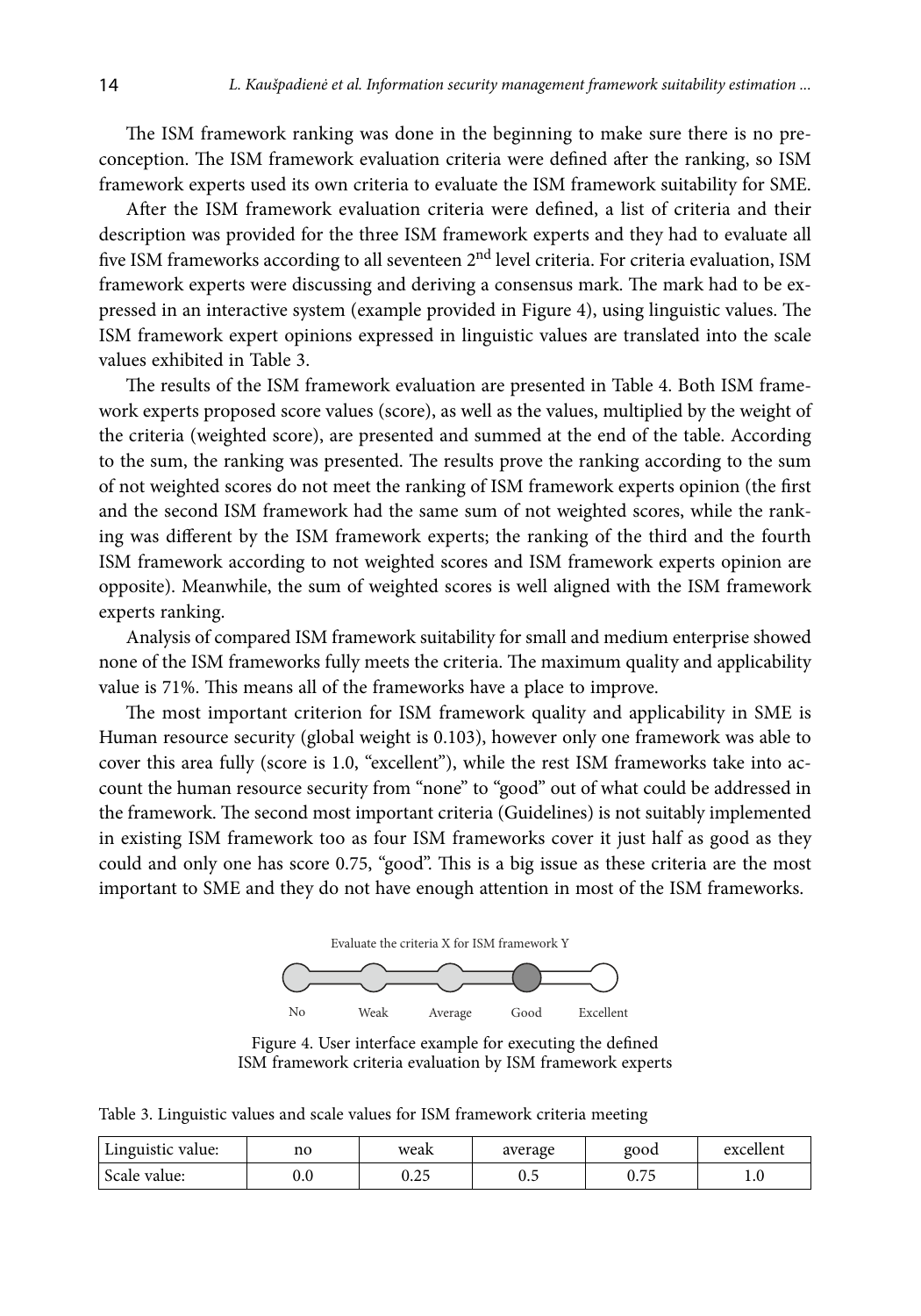| 2 <sup>nd</sup> level                                                      | <b>HISMF</b> |                   | SABSA   |                   | Knapp                   |                   | Trcek |                   | Eloff |                   |
|----------------------------------------------------------------------------|--------------|-------------------|---------|-------------------|-------------------------|-------------------|-------|-------------------|-------|-------------------|
| criteria                                                                   | Score        | Weighted<br>score | Score   | Weighted<br>score | Score                   | Weighted<br>score | Score | Weighted<br>score | Score | Weighted<br>score |
| Information<br>security policies                                           | 1.00         | 0.094             | 1.00    | 0.094             | 1.00                    | 0.094             | 1.00  | 0.094             | 0.00  | 0.000             |
| Organization<br>of information<br>security                                 | 1.00         | 0.081             | 0.50    | 0.040             | 1.00                    | 0.081             | 0.75  | 0.061             | 0.50  | 0.040             |
| Human resource<br>security                                                 | 1.00         | 0.103             | 0.75    | 0.077             | 0.50                    | 0.051             | 0.50  | 0.051             | 0.00  | 0.000             |
| Asset<br>management                                                        | 0.50         | 0.022             | 1.00    | 0.044             | 0.00                    | 0.000             | 1.00  | 0.044             | 0.00  | 0.000             |
| Access control                                                             | 0.50         | 0.047             | 0.75    | 0.070             | 0.00                    | 0.000             | 0.50  | 0.047             | 0.00  | 0.000             |
| Cryptography                                                               | 0.00         | 0.000             | 0.00    | 0.000             | 0.00                    | 0.000             | 1.00  | 0.019             | 0.00  | 0.000             |
| Physical and<br>environmental<br>security                                  | 0.50         | 0.018             | 1.00    | 0.035             | 0.50                    | 0.018             | 1.00  | 0.035             | 0.00  | 0.000             |
| Operations<br>security                                                     | 1.00         | 0.078             | 1.00    | 0.078             | 0.75                    | 0.058             | 0.50  | 0.039             | 0.50  | 0.039             |
| Communications<br>security                                                 | 1.00         | 0.058             | 1.00    | 0.058             | 0.50                    | 0.029             | 0.00  | 0.000             | 0.00  | 0.000             |
| System<br>acquisition,<br>development and<br>maintenance                   | 1.00         | 0.042             | 0.75    | 0.031             | 0.25                    | 0.010             | 0.50  | 0.021             | 0.50  | 0.021             |
| Supplier<br>relationships                                                  | 0.50         | 0.008             | 0.00    | 0.000             | 0.75                    | 0.012             | 0.00  | 0.000             | 0.00  | 0.000             |
| Information<br>security incident<br>management                             | 0.00         | 0.000             | 0.00    | 0.000             | 0.50                    | 0.042             | 0.00  | 0.000             | 0.00  | 0.000             |
| Information<br>security aspects<br>of business<br>continuity<br>management | 0.75         | 0.031             | 1.00    | 0.042             | 1.00                    | 0.042             | 0.50  | 0.021             | 0.00  | 0.000             |
| Compliance                                                                 | 0.75         | 0.020             | 0.75    | 0.020             | 0.75                    | 0.020             | 0.50  | 0.013             | 1.00  | 0.027             |
| Guidelines                                                                 | 0.50         | 0.048             | 0.75    | 0.072             | 0.50                    | 0.048             | 0.50  | 0.048             | 0.50  | 0.048             |
| Community                                                                  | 0.25         | 0.007             | 1.00    | 0.029             | 0.25                    | 0.007             | 0.25  | 0.007             | 0.25  | 0.007             |
| Tools                                                                      | 1.00         | 0.059             | 0.00    | 0.000             | 0.00                    | 0.000             | 0.00  | 0.000             | 0.00  | 0.000             |
| Sum:                                                                       | 11.25        | 0.716             | 11.25   | 0.690             | 8.25                    | 0.512             | 8.50  | 0.500             | 3.25  | 0.182             |
| Ranking:                                                                   | $1 - 2$      | $\mathbf 1$       | $1 - 2$ | $\overline{c}$    | $\overline{\mathbf{4}}$ | 3                 | 3     | $\overline{4}$    | 5     | 5                 |

Table 4. Results of ISM framework suitability for usage in SME results

Meanwhile, the criteria which are the best meat in all ISM frameworks are Information security policies (four frameworks fully cover the area and one framework do not give attention to it at all), Organization of information security, Operations security, Compliance (all five frameworks evaluated as average). These criteria are among the highest and lowest according to the global weight; therefore we were not able to find a pattern of how the score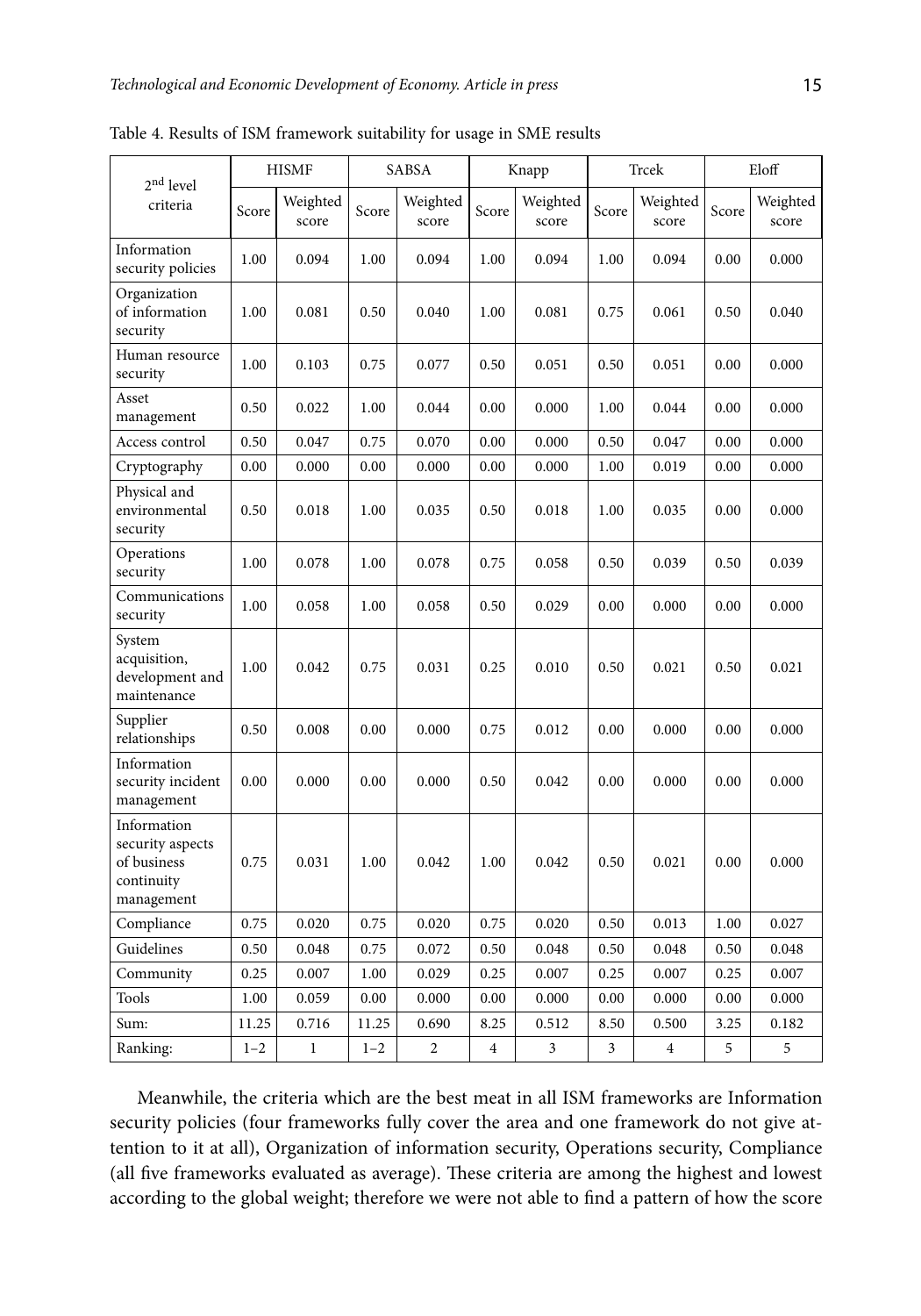relates to the global weight. Correlation between criteria global weights and ISM framework scores varies from  $-0.06$  to 0.32 (HISM – 0.32; SABSA – 0.15; Knapp – 0.16; Trcek – 0; Ellof – (–0.06)) and shows none of the analyzed ISM frameworks was able to give the biggest attention to the most important criteria for SME. HISMF is the closest to mimic the criteria importance (mostly because of this he was ranked as first among others); however, has space to improve as well.

The experiment revealed the unique of some frameworks: Knapp proposed ISM framework is the only one, who covers (averagely, but takes into account) Information security incident management; HISMF is the only one with supplemented tools; Trcek ISM framework is unique as gives attention to cryptography.

### **Conclusions**

In this paper, we overviewed several of the most known or recently published information security management frameworks, their comparison techniques and noticed there are no clearly defined criteria and their weights. This leads to a situation when no clear direction for ISM framework development is known and at the same time SME is not able to select the most suitable ISM framework without deep analysis and/or information security expert usage. This problem was solved in this paper by applying AHP and the following conclusions have been drawn:

- 1. Well-known security control domain usage (ISO/IEC 27001) as criteria list assures the consistency of pairwise comparison. Despite the fact there were fourteen criteria, no intransitive judgments (three-way cycles) were identified and the consistency ratio (CR) is less than 0.1.
- 2. Analyzed information security management frameworks are not optimized to fit the needs of the small and medium enterprise. The most suitable, with the biggest sum of weighted score information security management framework was able to reach 71% final score only. This was the only framework, which scores correlated to criteria weight (correlation coefficient was 0.32). This lead to a conclusion – information security management framework developers should concentrate on improvement of humancentred issues in order to be more adaptable by small and medium enterprises.
- 3. Defined information security management framework criteria and their weights are suitably assigned. Alternative ranking based on the sum of weighted scores were in 100% match with experts ranking, while the sum of non-weighted scores was not able to mimic experts ranking and led to three miss ranked positions for five alternatives. However, the calculated weights should be recalculated after some period of time, as the situation and understanding of information security management in the small and medium enterprise might change.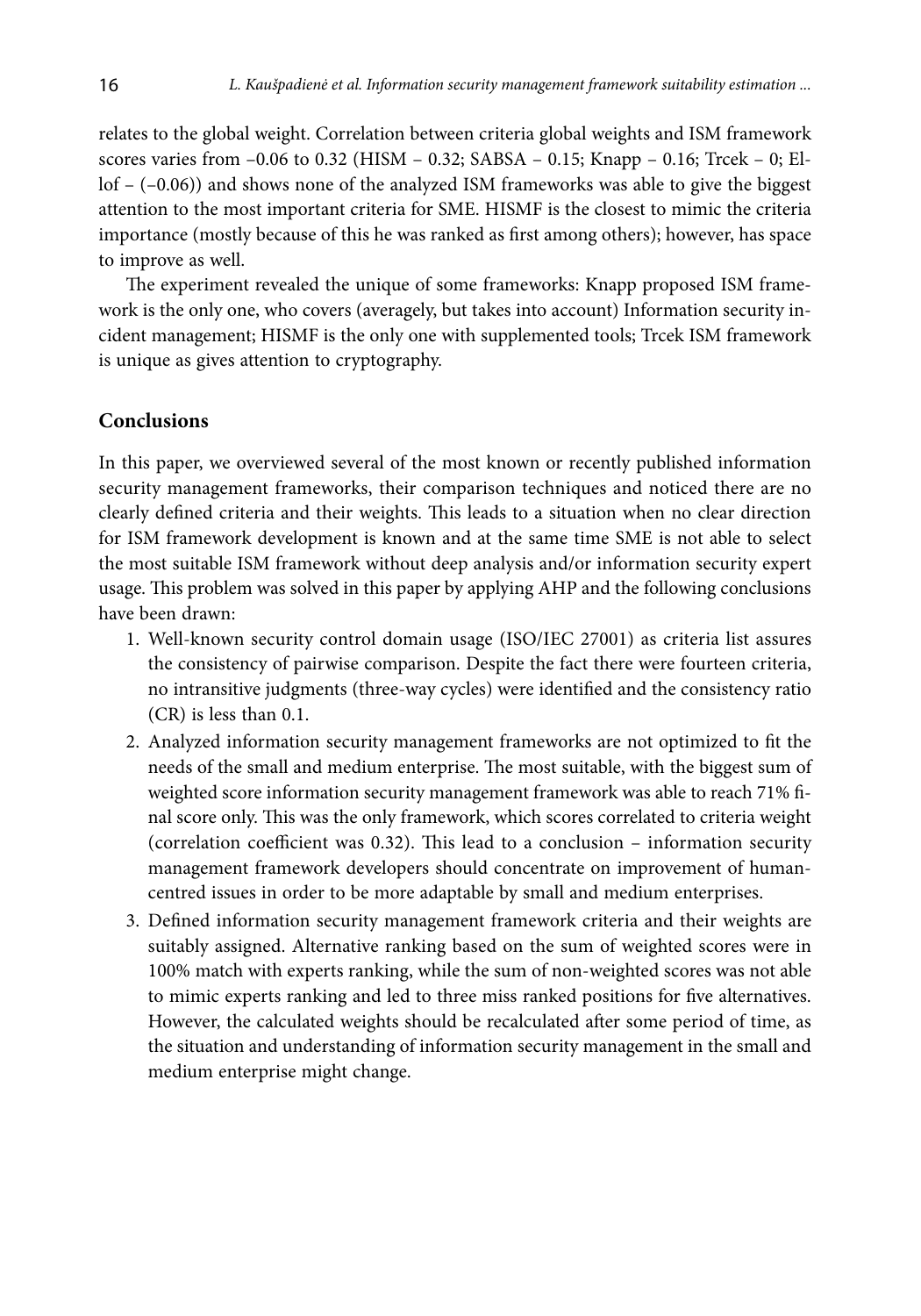### **Author contributions**

Laima Kaušpadienė and Antanas Čenys initiated the research. All authors together were responsible for design of analytical hierarchy process, ranking analyzed ISM frameworks and ISM framework evaluation according to 2nd level criteria. Laima Kaušpadienė executed the expertise of parwise criteria comparison (recruitment of the ISM experts, management of their work). Simona Ramanauskaitė prepared interactive tools for experts' opinion gathering. Laima Kaušpadienė and Antanas Čenys were responsible for data interpretation. Simona Ramanauskaitė wrote the first draft of the article.

## **References**

- Abdel-Basset, M., Manogaran, G., & Mohamed, M. (2018). Internet of Things (IoT) and its impact on supply chain: A framework for building smart, secure and efficient systems. *Future Generation Computer Systems*, *86*, 614-628. <https://doi.org/10.1016/j.future.2018.04.051>
- Alnuem, M., Alrumaih, H., & Al-Alshaikh, H. (2015). A comparison study of information security risk management frameworks in cloud computing. In *Cloud computing* (pp. 103-109). Retrieved from <https://pdfs.semanticscholar.org/d495/a0732d0aaa211c05b1637975cbebb1009634.pdf>
- Aminnezhad, A., Mahmod, R., & Abdullah, M. T. (2016). Survey on economics of information security. *International Journal of Computer Science and Network Security (IJCSNS)*, *16*(7), 99-116.
- Anderson, R., & Moore, T. (2006). The economics of information security. *Science*, *314*(5799), 610-613. <https://doi.org/10.1126/science.1130992>
- Baudry, G., Macharis, C., & Vallée, T. (2018). Range-based Multi-Actor Multi-Criteria Analysis: A combined method of Multi-Actor Multi-Criteria Analysis and Monte Carlo simulation to support participatory decision making under uncertainty. *European Journal of Operational Research*, *264*(1), 257-269.<https://doi.org/10.1016/j.ejor.2017.06.036>
- Bose, P. A., Biswas, S., Nandi, S., & Chakraborty, S. (2018). MATEM: A unified framework based on trust and MCDM for assuring security, reliability and QoS in DTN routing. *Journal of Network and Computer Applications*, *104*, 1-20. <https://doi.org/10.1016/j.jnca.2017.12.005>
- Bradley, D., & Josang, A. (2004). Mesmerize: an open framework for enter-prise security management. In *Proceedings of the Second Workshop on Australasian Information Security, Data Mining and Web Intelligence, and Software Internation-Alisation* (Vol. 32, pp. 37-42). Australian Computer Society, Inc.
- Brauers, W. K. M., & Zavadskas, E. K. (2010). Project management by MULTIMOORA as an instrument for transition economies. *Technological and Economic Development of Economy*, *16*(1), 5-24. <https://doi.org/10.3846/tede.2010.01>
- Chemane, L. A., Ekenberg, L., Popov, O., Carrilho, S., Floor, R., & Mozambique, M. (2005). Government network and information security MCDM framework for the selection of security mechanisms. In *CNIS 2005*, 14–16 November, Phoenix, AZ, USA. Acta Press.
- Chen, T., Li, Y., & Wang, H. (2011). A dissonance reduction method for intuitionistic fuzzy multicriteria decision-making problems. *Pan-Pacific Management Review*, *14*(1), 1-27.
- Dayanandan, U., & Kalimuthu, V. (2018). Software architectural quality assessment model for security analysis using Fuzzy Analytical Hierarchy Process (FAHP) method. *3D Research*, *9*(3), 31. <https://doi.org/10.1007/s13319-018-0183-x>
- Eloff, M. M., & von Solms, S. H. (2000). Information security management: a hierarchical framework for various approaches. *Computers* & *Security*, *19*(3), 243-256. [https://doi.org/10.1016/S0167-4048\(00\)88613-7](https://doi.org/10.1016/S0167-4048(00)88613-7)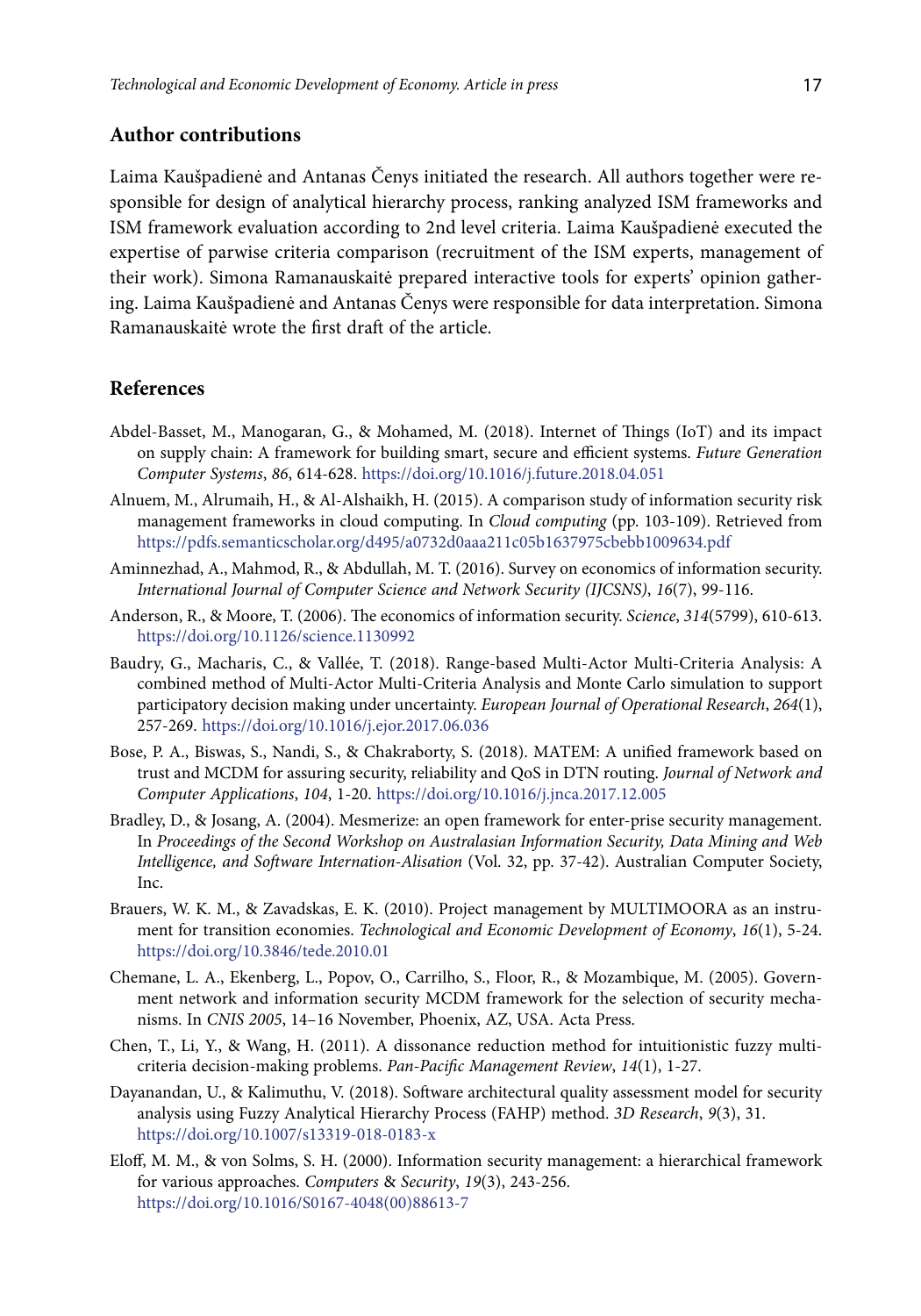- Eze, S. C., Olatunji, S., Chinedu-Eze, V. C., & Bello, A. O. (2018). Key success factors influencing SME managers' information behaviour on emerging ICT (EICT) adoption decision-making in UK SMEs. *The Bottom Line*, *31*(3/4), 250-275. <https://doi.org/10.1108/BL-02-2018-0008>
- Health Information Trust Alliance. (2014). *Comparing the CSF, ISO/IEC 27001 and NIST SP 800-53: Why Choosing the CSF is the Best Choice*. Retrieved from [https://hitrustalliance.net/documents/](https://hitrustalliance.net/documents/csf_rmf_related/CSFComparisonWhitpaper.pdf) [csf\\_rmf\\_related/CSFComparisonWhitpaper.pdf](https://hitrustalliance.net/documents/csf_rmf_related/CSFComparisonWhitpaper.pdf)
- Hwang, C. L., & Lin, M. J. (2012). *Group decision making under multiple criteria: methods and applications* (Vol. 281). Springer Science & Business Media.
- International Organization for Standardization. (2013). *ISO/IEC 27001:2013. Information technology -- Security techniques -- Information security management systems -- Requirements*. Retrieved from <https://www.iso.org/standard/54534.html>
- Kauspadiene, L., Cenys, A., Goranin, N., Tjoa, S., & Ramanauskaite, S. (2017). High-level self-sustaining information security management framework. *Baltic Journal of Modern Computing*, *5*(1), 107. <https://doi.org/10.22364/bjmc.2017.5.1.07>
- Keršuliene, V., Zavadskas, E. K., & Turskis, Z. (2010). Selection of rational dispute resolution method by applying new stepwise weight assessment ratio analysis (SWARA). *Journal of Business Economics and Management*, *11*(2), 243-258. <https://doi.org/10.3846/jbem.2010.12>
- Keshavarz Ghorabaee, M., Zavadskas, E. K., Olfat, L., & Turskis, Z. (2015). Multicriteria inventory classification using a new method of evaluation based on distance from average solution (EDAS). *Informatica*, *26*(3), 435-451. <https://doi.org/10.15388/Informatica.2015.57>
- Kim, E. Y., & Kim, K. W. (2014). A theoretical framework for cognitive and non-cognitive interventions for older adults: stimulation versus compensation. *Aging* & *Mental Health*, *18*(3), 304-315. <https://doi.org/10.1080/13607863.2013.868404>
- Knapp, K. J., Morris Jr, R. F., Marshall, T. E., & Byrd, T. A. (2009). Information security policy: An organizational-level process model. *Computers* & *Security*, *28*(7), 493-508. <https://doi.org/10.1016/j.cose.2009.07.001>
- Lopes, I., & Oliveira, P. (2014). Understanding information security culture: a survey in small and medium sized enterprises. In *New Perspectives in Information Systems and Technologies* (Vol. 1, pp. 277-286). Cham: Springer. [https://doi.org/10.1007/978-3-319-05951-8\\_27](https://doi.org/10.1007/978-3-319-05951-8_27)
- Mardani, A., Jusoh, A., Zavadskas, E. K., Khalifah, Z., & Nor, K. M. (2015). Application of multiplecriteria decision-making techniques and approaches to evaluating of service quality: a systematic review of the literature. *Journal of Business Economics and Management*, *16*(5), 1034-1068. <https://doi.org/10.3846/16111699.2015.1095233>
- McLaughlin, M. D., & Gogan, J. (2018). Challenges and best practices in information security management. *MIS Quarterly Executive*, *17*(3), 12.
- Miloslavskaya, N., & Tolstaya, S. (2017). Organization's business continuity in cyberspace. In *First International Early Research Career Enhancement School on Biologically Inspired Cognitive Architectures* (pp. 289-295). Cham: Springer. [https://doi.org/10.1007/978-3-319-63940-6\\_41](https://doi.org/10.1007/978-3-319-63940-6_41)
- Oliveira, T., Alhinho, M., Rita, P., & Dhillon, G. (2017). Modelling and testing consumer trust dimensions in e-commerce. *Computers in Human Behavior*, *71*, 153-164. <https://doi.org/10.1016/j.chb.2017.01.050>
- Pamučar, D., & Ćirović, G. (2015). The selection of transport and handling resources in logistics centers using Multi-Attributive Border Approximation area Comparison (MABAC). *Expert Systems with Applications*, *42*(6), 3016-3028. <https://doi.org/10.1016/j.eswa.2014.11.057>
- Rebollo, O., Mellado, D., Sánchez, L. E., & Fernández-Medina, E. (2011). Comparative analysis of information security governance frameworks: a public sector approach. In *The Proceedings of the11th European Conference on eGovernment–ECEG* (pp. 482-490). Academic Conferences Limited.